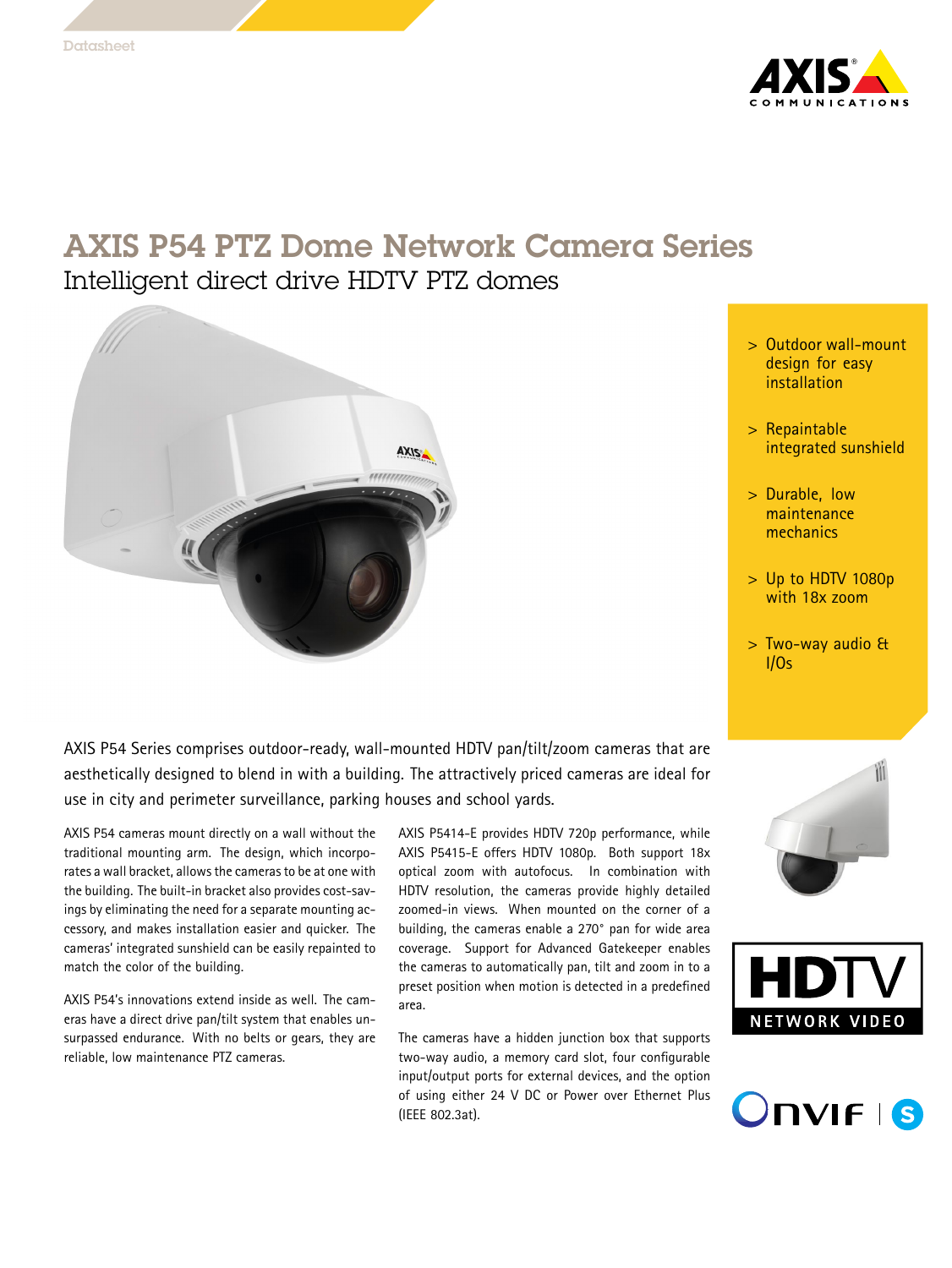# Innovation inside and out



AXIS P54 Series introduces an intelligent, direct drive pan/tilt system and <sup>a</sup> new design for wall-mount PTZ cameras that enables easy and discreet installation

### **Easy to install; blends in with environment**



An AXIS P54 camera comes with <sup>a</sup> built-in wall bracket *(1)* for easy installation. Oblong screw holes *(2)* make leveling easier. Extra space *(3)* is provided for service loops and there are holes *(4)* for cables. With <sup>a</sup> lift-off hinge *(5)*, the camera, together with the integrated sunshield, is easily hung onto the wall bracket, freeing up hands to make cable connections. The hinge allows the camera unit to swing in and be fastened with three screws.



Shaped like <sup>a</sup> lamp, the camera's sloping form not only makes it more discreet, but also hinders attempts by vandals to pull it down with <sup>a</sup> rope. The sunshield *(at left)* covers the entire camera and can be easily removed into two parts and repainted to match the wall color. Air vents in

the sunshield are designed to prevent the entry of wasps and other big insects.

### **Hidden and waterproof junction box**



The waterproof IP66-rated junction box contains an RJ45 connector *(6)* for network connection and power using Power over Ethernet Plus (PoE+). Users can also choose to power *(7)* the camera using <sup>a</sup> <sup>24</sup> V DC cable (cable not included). There are also four configurable input/output ports *(8)* for connection to external devices to enhance alarm management. Two-way audio, with mic in/line in and line output *(9),* is supported. A memory card slot *(10)* enables recordings to be stored locally on an SD/SDHC/SDXC card.

#### **Unsurpassed mechanical endurance**



An AXIS P54 camera is directly attached to the drive shaft of two motors *(pointed out in image at left)*—one for panning and another for tilting the camera. With no parts such as belts or gears, AXIS P54's durable pan/tilt system is fast and provides customers with <sup>a</sup> reliable, low-maintenance PTZ camera.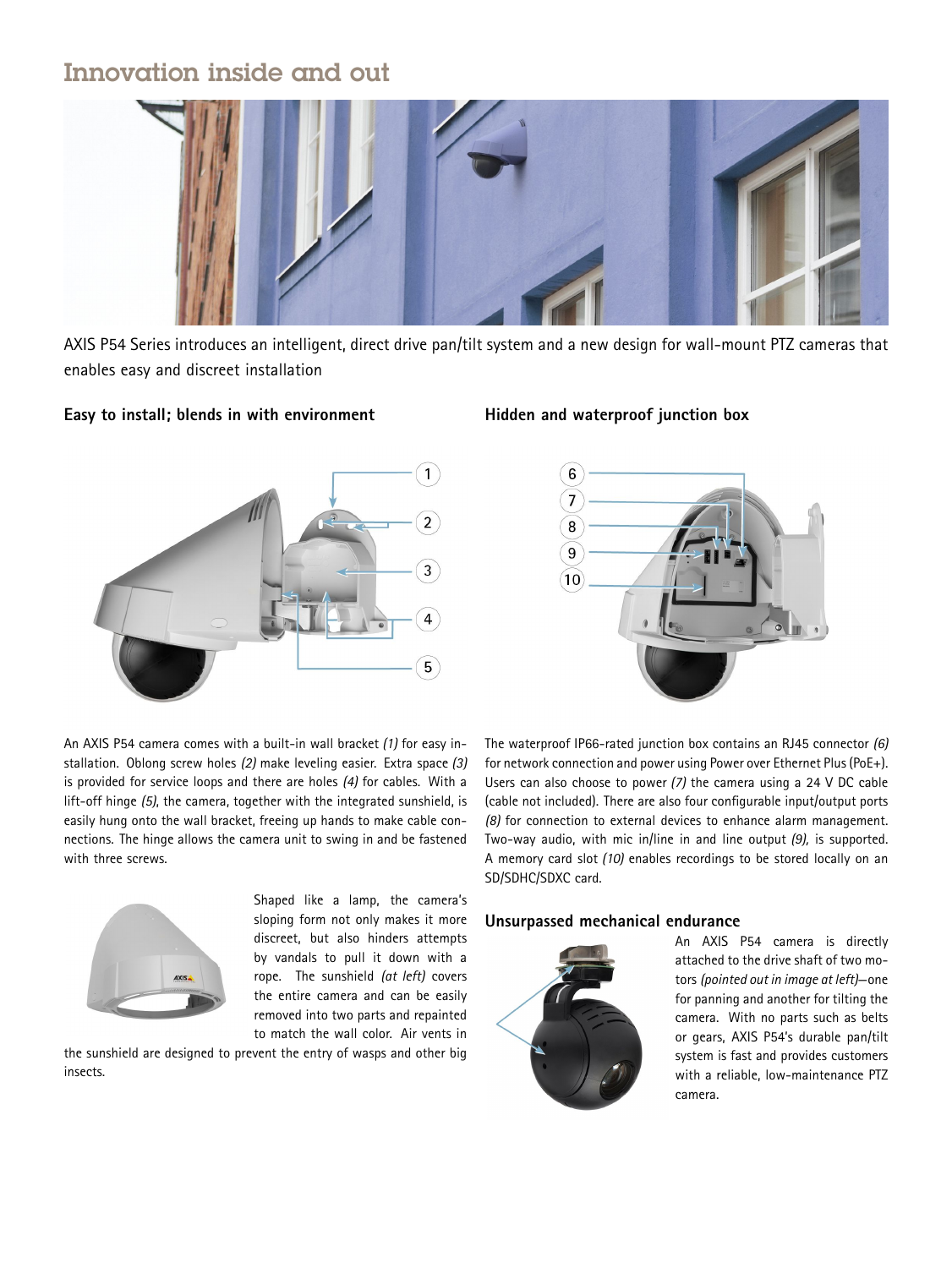### **HDTV quality and 18x optical zoom**



Images from AXIS P54. Left: wide view. Right: 18x zoomed-in view where the license plate of a vehicle 200 m (660 ft) away can be read.

AXIS P54 cameras are compliant with SMPTE's HDTV standards in terms of resolution, frame rate, color fidelity and <sup>a</sup> 16:9 format. The cameras use a very light-sensitive image sensor that enables them to deliver better image quality in low-light conditionsthan many other HDTV PTZ cameras. In low light or night-time conditions, the cameras' automatic day/night functionality enables them to make use of infrared light from available light sources to produce high-quality black and white video.



## **Optional accessories**

- *1.AXIS P54 Smoked Dome*
- *2.AXIS T94P01B Corner Bracket*
- *3.AXIS T98A19-VE Surveillance Cabinet*
- *4.AXIS T8310 Video Surveillance Control Board*
- *5.AXIS T90A Illuminators*
- *6.AXIS High PoE midspans*
- *7.AXIS Camera Station and video management software from Axis' Application Development Partners. For more information, see www.axis.com/products/video/software/*